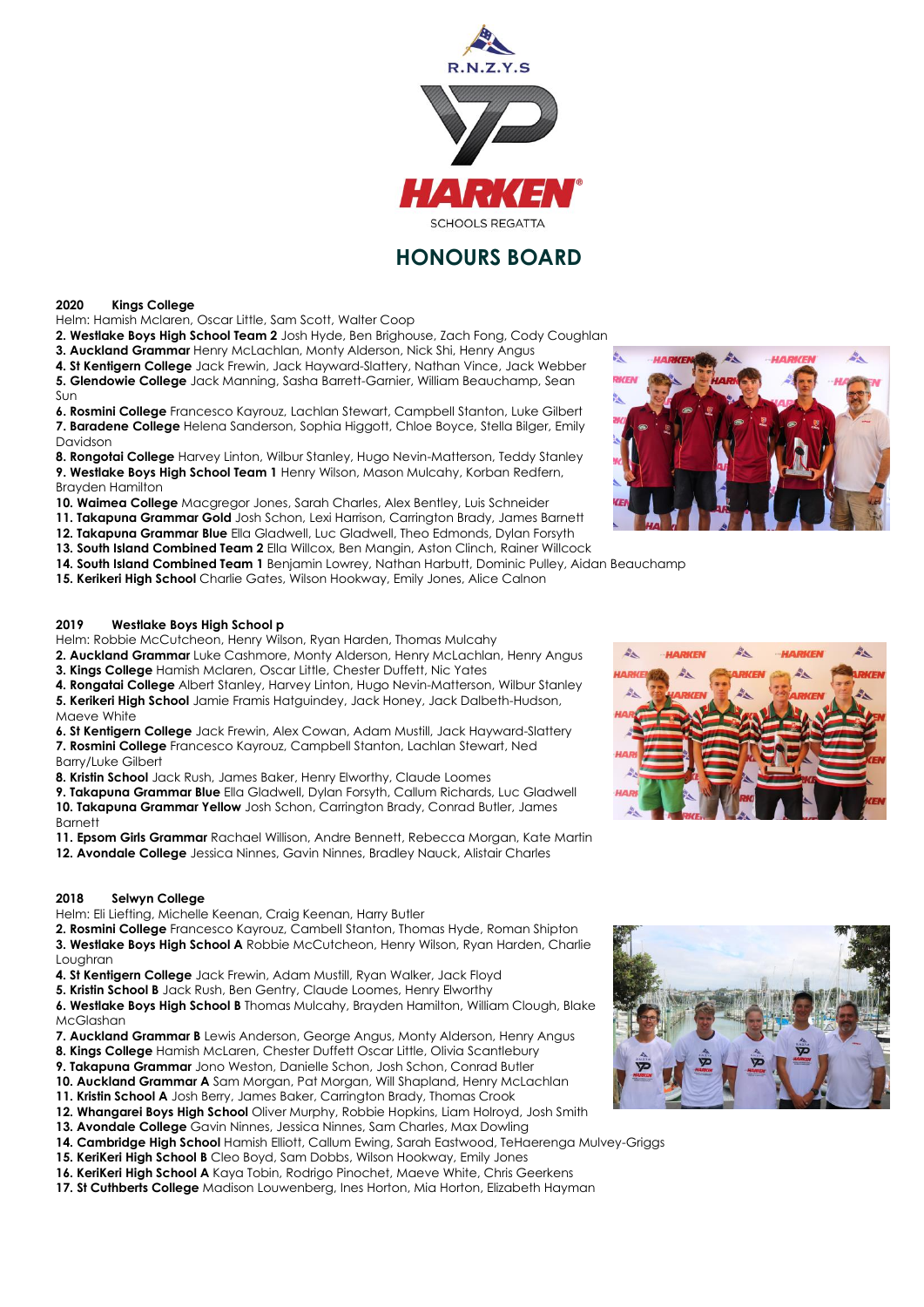## **2017 KeriKeri High School**

- Helm: Frankie Dair, Alice Autet, Jack Dalbeth-Hudson, Jack Bunce
- **2. Marlborough College** Ali Gifford, Iolo Adams, Toby Gregory, Nick Williams
- **3. Westlake Boys High School** Tom Fyfe, Blake Nicholson, Harry Milne, Matt Jacobi
- **4. Selwyn College** Harry Butler, Eli Liefting, Craig Keenan, Michelle Keenan
- **5. Rosmini College** Francesco Kayrouz, Campbell Stanton, Thomas Hyde, Roman Shipton
- **6. Kristin School 1** Jackson Keon, Josh Berry, Henry Haslett, Thomas Cook
- **7. Auckland Grammar** Lewis Anderson, George Angus, Tom Hussona, Mitch Jackson
- **8. Takapuna Grammar** Jono Weston, Danielle Schon, Conrad Butler, Josh Schon
- **9. Kings College** Jordan Stevenson, Rose Dickson, Annabelle Cave, Hamish McLaren
- **10. Whangarei Boys High School** Keiran Ruffel, Ben Alabaster, Oliver Murphy, Robbie Hopkins
- **11. Glendowie College** Jonathan Turnbull, Claude Mckeogh, Sam Liddell, Matthew Brewer
- **12. Kristin School 2** Jack Rush, James Baker, Ben Gentry, Henry Elworthy
- **13. Bay of Islands Combined** James Sheldon, Holly McNeill, Isabella Boyd, Joanna Sophie Schmude
- **14. St. Kentigern College 2** Braydon Bertelson, Ryan Walker, Jack Floyd, Thomas MacPherson
- **15. Mahurangi College** Matthew Leydon, William Paterson, Tyler Davis, Kate Niccolls
- **16. St. Kentigern College 1** Jack Frewin, Mel Kirkman, Adam Mustill, Lucy Scarborough **17. Kerikeri High School 2** Chris Geerkens, Emilie Jones, Ella Collins, Maeve White
- **2016 Kristin School**
- Helm: Henry Haslett, Leonard Takahashi, Lachlan Grimwade, Oscar Gunn
- **2. KeriKeri High School** Frankie Dair, Jack Dalbeth-Hudson, Amber Hookway, Jack Bunce
- **3. Westlake Boys High School** Tom Fyfe, Harry Milne, Blake Nicholson, Matt Jacobi
- **4. Opua Combined Schools** Lewis Kirkman, Rebecca Hornell, Isabella Boyd, Jono Barnett
- **5. Rangitoto College** Nick Egnot-Johnson, Kerensa Jennings, Saffron Nixon, Josh Armit
- **6. Auckland Grammar A** Sam Morgan, Lewis Anderson, George Angus, Tom Hussona
- **7. Auckland Grammar B** Patrick Morgan, Luke Cashmore, Will Shapland, Mitch Jackson
- **8. Kings College** Jordan Stevenson, Annabel Cave, Zelda Ladefoged, Marco Hull

**9. Rarotonga Sailing Club** Teakuao (Tex) Framhein, Hamish Wyllie, Tyler Davis, Toutika Ioane

- **10. Wellington College** Finn Wright, Tim Rutherford, Charlie Parker, Fabian Bevaridge
- **11. St. Cuthberts College** Xanthe Copeland, Sydney Pettitt, Grace Dickson, Olivia Hobbs **12. Kristin School** Josh Berry, Matt Berry, Ben Gentry, Thomas Cook
- 
- **13. St. Kentigern College** Thomas Morton, George Kirkman, Crystal Sun, Ben Nathan **14. Glendowie College** Greg Hunter, Sabina Ishigaki, Amelia Masters, Matthew Brewer
- **15. Nelson College** Alexander Borrell, Angus Johnston, Owen Jemmett, Hugo Allais
- 

**16. Sacred Heart College** Sebastian Lardies, Matt Connolly, Pablo Schone de la Neutz, Matthew Ross

#### **2015 Auckland Grammar**

- Helm: Sam Morgan, Tommy Hayes, Alex Wotton, Alejo Pedriera
- **2. Hutt International Boys School** George Gautrey, Henry Gautrey, Will Martel, Jackson Rich
- **3. St. Kentigern College** George Kirkman, Thomas Morton, Stephanie Kirkman, James Delegat
- **4. Kristin School A** Leonard Takahashi-Fry, Rory McCutcheon, Oscar Gunn, Jack Rogers
- **5. Albany Senior High School** Ellie Lane, Logan Beckman, Sam Beckman, Patrick Williamson
- **6. Rangitoto College** Matt Kelly, Saffron Nixon, James Jennings, Ashton Bainbridge-Welch
- 
- 
- **9. St. Cuthberts College** Xanthe Copeland, Grace Dickson, Chloe Fuge, Olivia Hobbs
- **10. Kings College** Henry Haslett, Marco Hull, Jeremy Schoeller, Jordan Stevenson
- **11. KeriKeri High School** Patrick Harris, Susannah Colbatz, Michaela Hawkins, Holly King
- **12. Mount Albert Grammar** Chelsea Rees, Milan Bonkovich, Nathan Rhodes-Hasler, Edwin Stanton
- **13. Glendowie College** Lisa Dartnall, Sabina Ishigaki, Noam Whiteside, Gregory Hunter
- **14. Diocesan School for Girls** Charlotte Porter, Zelda Ladefoged, Eleanor Carll, Anabel Cave
- **15. Wentworth College** Liam Herbert, Mel Hopkins, Cameron Hughes, Sam Haggerty
- **16. Mahurangi College** Tyler Davis, Raphael Staddon-Ward, Heather Niccolls, Brooke Adamson
- **17. Botany Downs Secondary College** Samuel Hewitt, Oliver Gale, Adam Swinburne, Austin Hornby
- **18. Auckland Grammar B** Lewis Anderson, Mitchell Jackson, William Geldard, Pat Morgan
- **19. Nelson College** Kit Vining, Owen Jemmett, Hugo Allais, Alexander Borrell

## **2014 Kristin School**

Helm: Leonard Takahashi-Fry, Sam Hassall, Rory McCutcheon, Oscar Gunn

- **2. Glendowie College** William McKenzie, Greg Hunter, Lisa Dartnall, Noam Whiteside
- **3. Kings College** Henry Haslett, Nick Jacobi, Harry Mander, Angus McKenzie

**4. Hutt International Boys School** – George Gautrey, Callum Pritchard, Dan McDowall, Jono Francis

- **5. KeriKeri High School**  Patrick Harris, Laurie Chaplin, Georg Leistenschneider, Chris Smith
- **6. St. Kentigern College** Stephanie Kirkman, James Delegat, Nick Cotter, Tom Morton
- **7. Auckland Grammar** Sam Simpson, Matt Morgan, Alex Wotton, Fred Bruinsma-Fogerty
- **8. Rangitoto College** Matt Kelly, James Jennings, Ashton Bainbridge, Nick Baxter

**9. Westlake Boys High School** – Josh Handa, Michael Stern, Tom Fyfe, Blake Nicholson

**10. Canterbury Combined Schools** – Holly Harris, Anna Woods, Fenella Bowater, Ella Harris









- 
- **7. Westlake Boys High School** Josh Handa, Michael Stern, Tom Fyfe, Matt Jacobi
- **8. Kristin School B** Lachlan Grimwade, Finley Beavis, Hamish McGill, Joe Gauld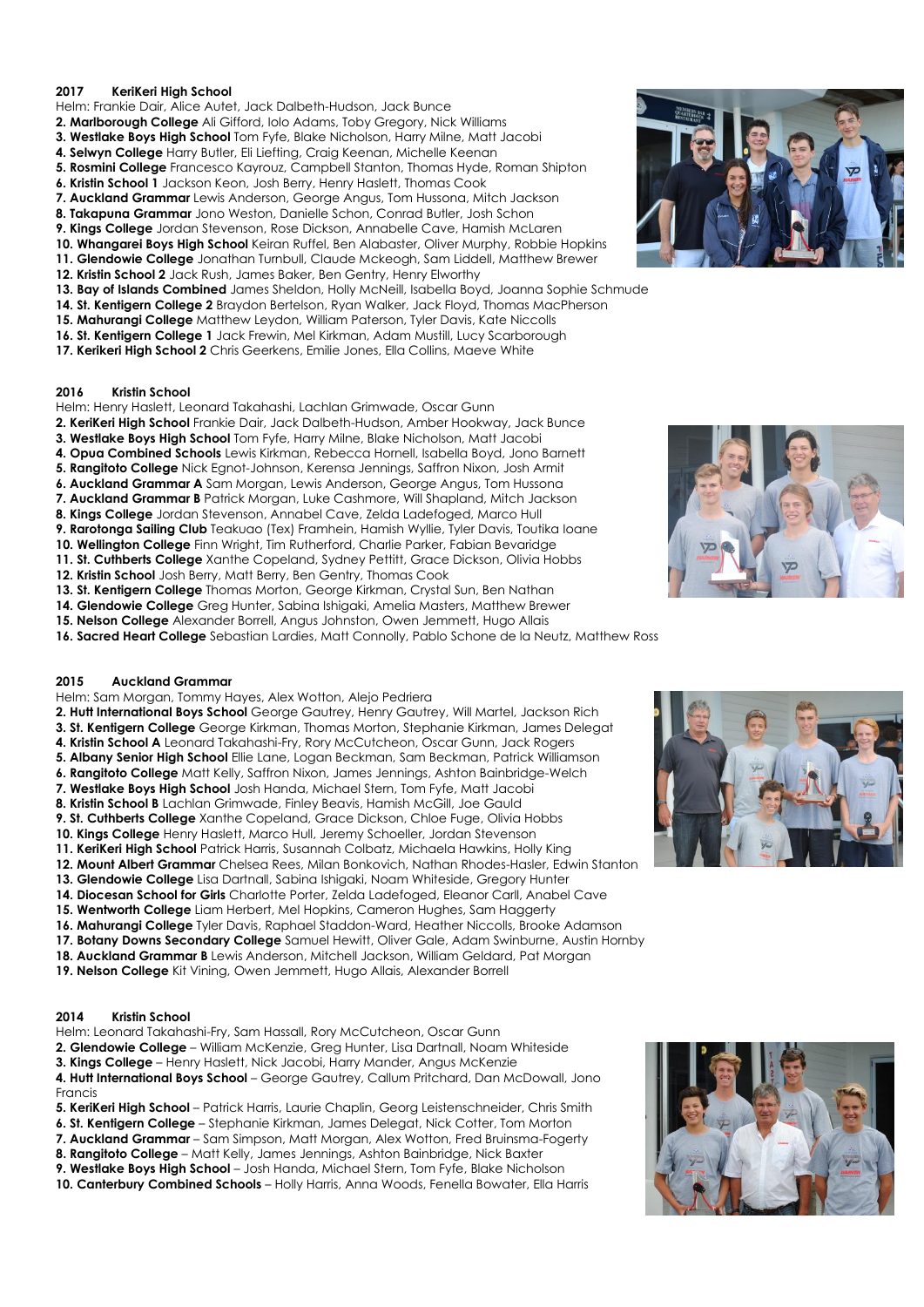- **11. Takapuna Grammar School** Aidan Nicholas, Airi Kawana, Chris Coleman, Jonathon Weston
- **12. Mahurangi College** Jordan Stevenson, Savannah Gordon, Tristan Gill, Pia Schuster
- **13. Long Bay College** Joe Buckley, Ziggy Smith, Daniel Orams, Adam Buckley
- **14. Kristin School** Hamish McGill, Luke Hardie, Joe Gauld, Lachy Grimwade

#### **2013 Hutt International Boys School**

Helm: George Gautrey, Callum Pritchard, Dan McDowall, Jono Francis

- **2. KeriKeri High School** Harris Bindon, Steffen Schoellmann, Ned Dalbeth-Hudson, Nik Black
- **3. King College** Rahul Makam, JJ Marie, Leo Pagani, Angus McKenzie
- **4. Auckland Grammar** Sam Simpson, Alex Wotton, Fred Bruinsma-Fogerty, Max van Stom
- **5. Mahurangi College** Angus Adamson, Tim Snedden, Shannen Mills, Tristan Gill
- **6. St. Kentigern College** Tom Morton, Nick Cotter, Jack Hemsworth, Stephanie Kirkman
- **7. Long Bay College** Joe Buckley, Philipp Lange, Kelly Bingham, Anna Ankersmit
- **8. Canterbury Combined Schools** Jess Sullivan, Fenella Bowater, Anna Wood, Xanthe Bowater
- **9. Westlake Boys High School** Sam Wallis, Michael Stern, Nick Clark, Tom Duffett
- **10. Rangitoto College**  Charlotte Moss, Nicholas Baxter, Matthew Kelly, Cameron Moss

#### **2012 St. Kentigern College**

- Helm: Michelle Tait, Jake Tyndall, Jess Allen, Joseph Kearney
- **2. KeriKeri High School** James Ayr, Matthew Bindon, Nik Black, Alex Bryning
- **3. St. Kentigern College** George Brasell, Theo Lawson, Stephanie Kirkman, Jamie Faulconbridge
- **4. KeriKeri High School** Sam Brierly, Harris Bindon, Ned Dalbeth Hudson, Chris Smith
- **5. Canterbury Schools Team** Jay Harris, Xanthe Bowater, Tom Wooding, Daniel Wylie
- **6. Kings College** Jack Collinson, Nick Jacobi, JJ Marie, Angus McKenzie
- **7. Westlake Girls High School**  Holly Hamlin, Amber Capon, Teau McKenzie, Olivia Hamlin
- **8. Rangitoto College** Liam Closey, Alex Burrow, James Jennings, Charlotte Moss
- **9. Westlake Boys High School** Sam Schofield, Jo Mils, Sam Wallis, Nick Clarke

**10. Hillcrest High School** – Issac McHardy, Tayla McHardy, Holly McHardy, Robyn de Lange

- **11. Kristin School** Will Cobb, Elise Beavis, Oscar Gunn, Henry Wouters
- **12. Glendowie College** Scott Webber, Arkady Edmunds, Emma McKenzie, Lisa Dartnall
- **13. Long Bay College** Joe Buckley, Philipp Lange, Callum Ferguson, Anna Ankersmit
- **14. Wentworth College** Matthew Hughes, Mollie Durey, Rachael McFarlane, Will Taylor

#### **2011 Kerikeri Cruising Club**

- Helm: O'Shea Butler, Sam King, Sam Brierley, Klaus Ohlendorf
- **2. Kings College** Jack Collinson, JJ Marie, Cameron Milne, Harry Hull
- **3. Rangitoto College** Alex Dyet, Tomer Simhony, Verity Judge, Gemma Jones
- **4. St. Kentigern College** Stewart Dodson, Harry Anyon, George Anyon, Jamie Faulconbridge
- **5. Westlake Girls High School** Holly Hamlin, Teau McKenzie, Stacey Wright, Olivia Hamlin
- **6. St. Kentigern College** George Brasell, Theo Lawson, Harry Craigie, Alex Munro
- **7. Albany Senior High School** Erica Dawson, Daniel Tait, Taylor Mitchell, Davin Dunthorne
- **8. Westlake Boys High School** Sam Schofield, Troy Rehua, Thomas de Jong, Nic Clark
- **9. Canterbury Combined Schools** Jay Harris, Daniel Smith, Henry Buckenham, Xanthe Bowater
- **10. Mahurangi College** Angus Adamson, Tim Snedden, Nicola Paterson, Shannen Mills

## **2010 Kerikeri Cruising Club**

Helm: O'Shea Butler, Harris Bindon, Alina Hofstatter, James Ayr.

**2. Kerikeri Cruising Club** - Nathan Laurie, Sam Brierley, Andrea Hawtin, Klaus Ohlendorf **3. Mahurangi College**

- **4. Long Bay College –** Brad Moss, Thalia Green, Hannah Osborne, Tom Blincoe
- **5. Westlake Boys High School**
- **6. Rangitoto College**
- **7. Northcote College**
- **8. Kings College**

## **2009 Kerikeri High School Sailing Academy**

Helm: Max Riera Bender, Vittorio Bichucher, Riccardo Camin, Lorenzo Franceschini **2. Westlake Boys High School** - Chris Steele, Ollie Staub, Scott Bacvies, Tom Ruttler

- **3. Mahurangi College** David Hazard, Ian Paterson, Shannen Mills, Callum Jones
- **4. Northcote College** Arnau Farras-Knowles, James Gibb, Rick Zwaan, Paige Cook
- **5. Kerikeri High School** Dylan Wichman, O'Shea Butler, Rosemary Sim, Erik Thomas
- **6. Macleans College** Michael Rodgers, Matt Spray, Aaron Turnbull, Tyler Hogan
- **7. Rangitoto College** Adrian Warick, Nick Miller, Nico Wehler, Chris Newbold
- **8. Sacred Heart** Andrew McKenzie, Sam McKenzie, Andrew Todd, William Wright
- **9. Long Bay College** Hannah Osborne, Tom Blincoe, Thalia Green, Stewart Turner

**10. Kings College** - Charlie Wilkinson, Joshua McKenzie-Brown, Marcus Tietjen, Thomas Jacobi